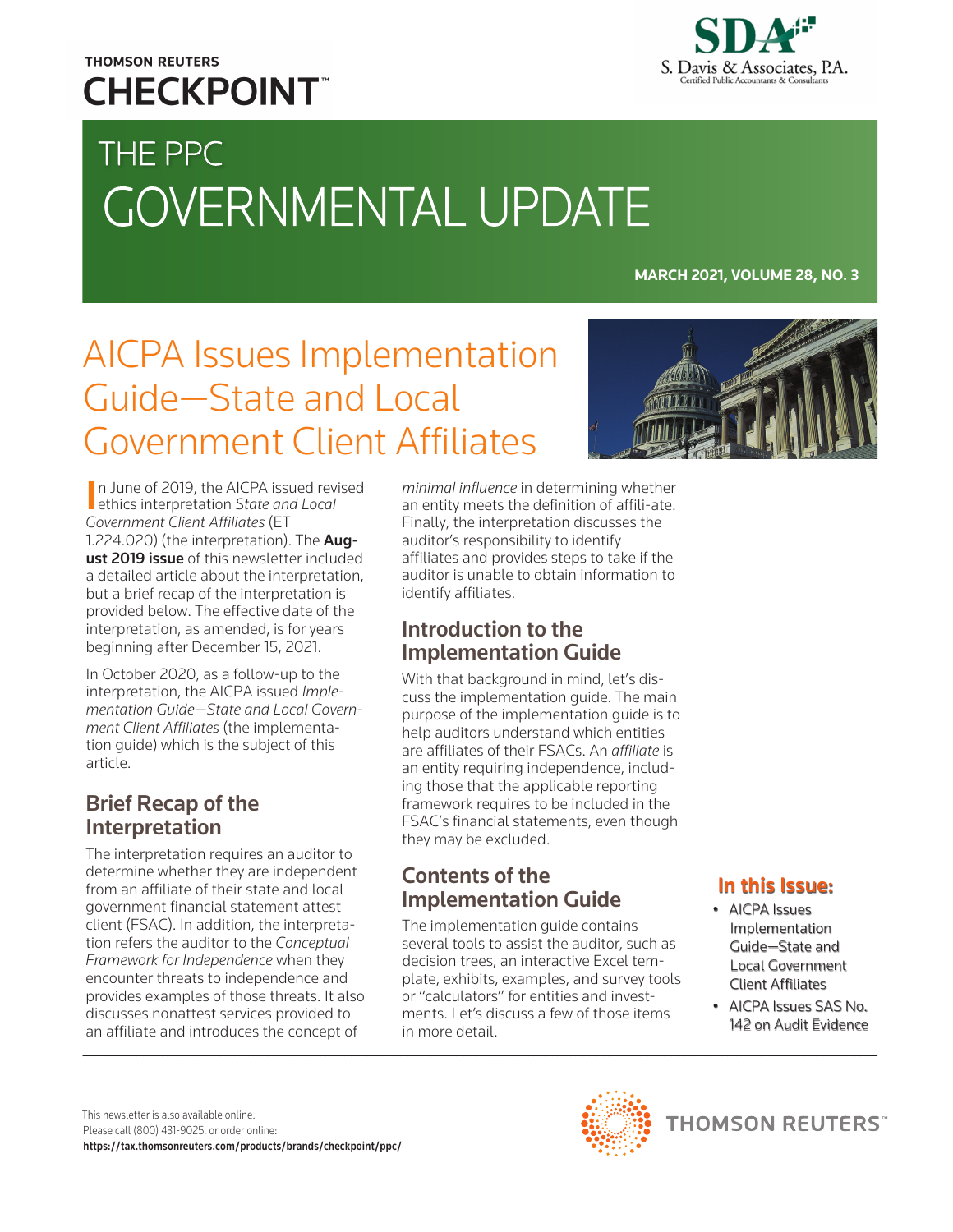*Affiliate decision trees*. There are two decision trees provided in the implementation guide—one relates to entities your FSAC is required to include in its financial statements and one relates to investments. The decision trees are very clear, color coded, and include pathways.

*Pathways*. There are three "pathways" within the decision trees where an affiliate relationship may exist:

- **•** *Inclusion pathway.* Entities included in the financial statements of your FSAC. Within this pathway are two scenarios, one in which your audit report does not reference another auditor and one in which your audit report does.
- z *Exclusion pathway.* Entities *not* included in the financial statements of your FSAC. This results in a departure from the applicable reporting framework because, although the framework requires the entity be included in the FSAC's financial statements, it is excluded.
- *Investment pathways.* These pathways are concerned with investments of your FSAC or an affiliate of your FSAC. Here you look to whether the FSAC has either *control* or *significant influence* over the investee. In addition, you will consider whether the investment is trivial and clearly inconsequential to the FSAC's financial statements as a whole.

*More than minimal influence*. The implementation guide includes a discussion on what is meant by *more than minimal influence*. In general, auditors need to assess the level of influence that an FSAC has on an entity's accounting or financial reporting process. Two key factors to consider in your assessment are: 1) whether the included entity uses the same accounting system that your FSAC uses or 2) whether your FSAC shares accounting staff with the included entity.

*Nonattest services exception*. The implementation guide includes a discussion on the nonattest services exception. Regarding an FSAC auditor providing prohibited nonattest services to an affiliate, there is an exception to applying the independence rules to the affiliate. Under the exception, the FSAC auditor may not be prohibited from providing these services when the following apply:

- You can reasonably conclude that the prohibited nonattest service does not create a self-review threat, because the results of the service will not be subject to attest procedures.
- $\bullet$  Any other threats created by providing the nonattest service can be eliminated or reduced to an acceptable level by the application of safeguards.

*Note:* Keep in mind that the nonattest services exception only applies to affiliates defined in paragraph .03aii-iii of the interpretation (generally, an entity included in the FSAC's financial statements when the member makes reference to another auditor's report, the entity is material to the financial statements of the FSAC as a whole, and the FSAC has more than minimal influence over the

entity's accounting or financial reporting). It does not apply to affiliates defined in paragraph .03ai (generally an entity included in an FSAC's financials when the member is not making reference to another auditor's report) or .03aiv of the interpretation (a material investment in which the investor controls and has significant influence over the investee).

#### Actions for Auditors to Consider Now

With the implementation guide available, auditors should consider taking steps now to consider the impact of the interpretation on their FSACs. Though the interpretation will first be applicable for December 2022 year ends, independence will be assessed from the beginning of the audited period. Thus, these relationships may be an issue as of January 1, 2022.

Specifically, auditors may want to consider whether there are new affiliates under the interpretation that require independence. In addition, there may be circumstances and relationships with existing affiliates that pose a threat to independence. You may even find it necessary to refer to the Conceptual Framework for determining if threats to independence exist. Consider employment relationships, nonattest services provided, and financial interests of FSACs and their affiliates. The implementation guide provides examples of scenarios that will give you an idea on how to apply the Conceptual Framework.

#### Practical Consideration:

The following are links to the implementation guide and tools:

- Implementation Guide: www.aicpa.org/content/dam/aicpa/ [interestareas/professionalethics/resources/](https://www.aicpa.org/content/dam/aicpa/interestareas/professionalethics/resources/downloadabledocuments/toolkitsandaids/implementation-guide-state-and-local-government-client-affiliates.pdf) downloadabledocuments/toolkitsandaids/ implementation-guide-state-and-localgovernment-client-affiliates.pdf
- Interactive Affiliate Matrix: www.aicpa.org/content/dam/aicpa/ [interestareas/professionalethics/resources/](https://www.aicpa.org/content/dam/aicpa/interestareas/professionalethics/resources/downloadabledocuments/toolkitsandaids/interactive-slg-affiliate-matrix.xltx) downloadabledocuments/toolkitsandaids/ interactive-slg-affiliate-matrix.xltx
- Affiliate Calculator for Entities: [www.surveymonkey.co.uk/r/](https://www.surveymonkey.co.uk/r/Entityaffiliateevaluator) Entityaffiliateevaluator
- Affiliate Calculator for Investments: [www.surveymonkey.co.uk/r/](https://www.surveymonkey.co.uk/r/Investmentaffiliateevaluator) Investmentaffiliateevaluator

• • •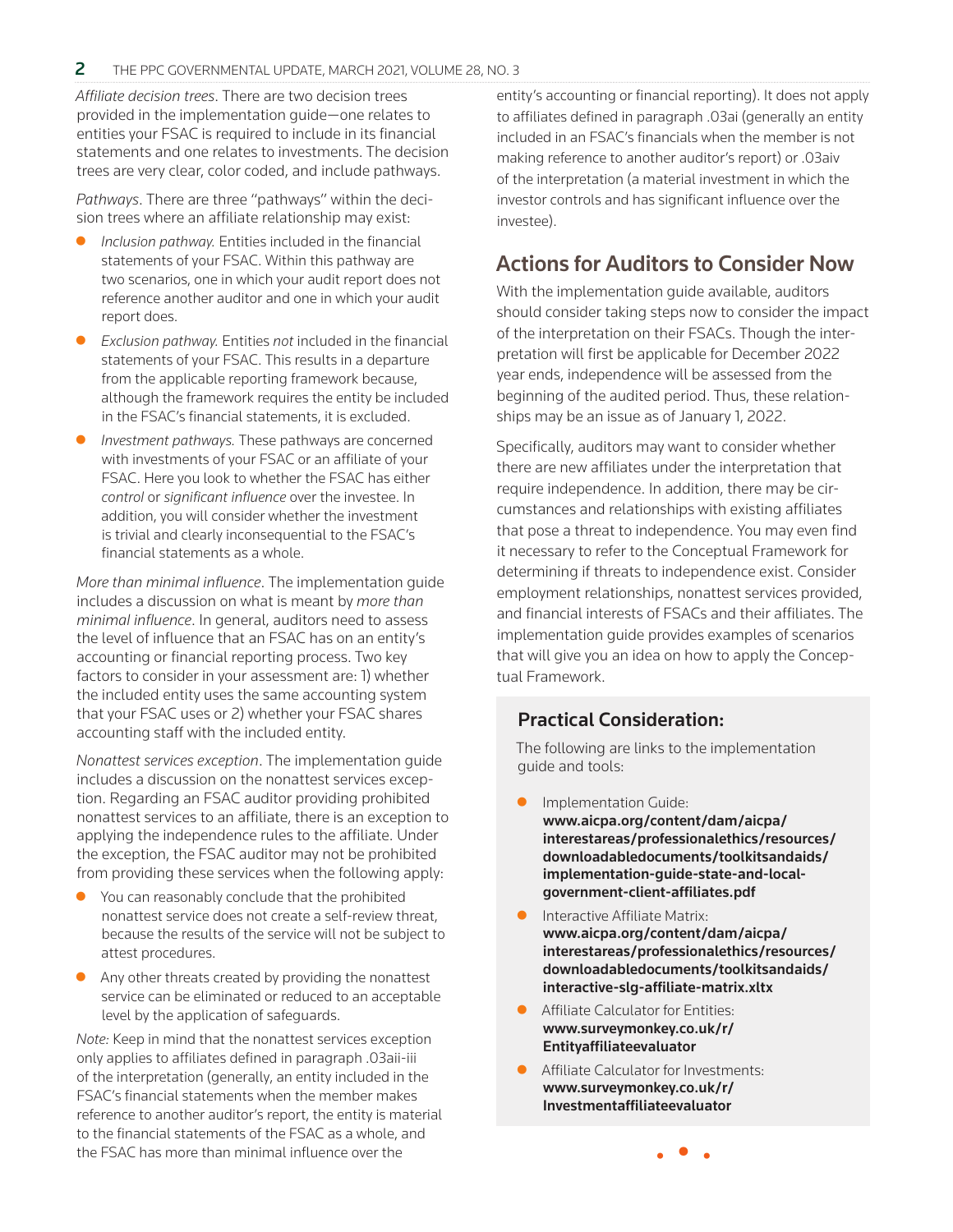### AICPA Issues SAS No. 142 on Audit Evidence

In July 2020, the AICPA issued SAS No. 142, *Audit Evidence*. SAS No. 142 supersedes the current AU-C 500 n July 2020, the AICPA issued SAS No. 142, *Audit Evi*and moves guidance on the use of management specialists to AU-C 501.

The new SAS aims to improve audit quality in evaluating information used as audit evidence and concluding whether sufficient appropriate audit evidence has been obtained. SAS No. 142 is intended to assist auditors in fulfilling responsibilities included in other AU-C sections and it should be read in conjunction with other AU-C sections.

#### What's Included?

While the body of the standard is comprised of only 10 paragraphs, the explanatory and application materials provide extensive new guidance and helpful examples. It doesn't impose any additional specific audit procedures; however, it does expand explanations of the types of evidence available, tools and techniques that may be used to obtain evidence, and how to think about and evaluate the persuasiveness of evidence obtained.

The key areas of change or potential improvement in audit quality covered by SAS No. 142 and amendments related to AU-C sections are as follows:

- z *Automated Tools and Techniques.* Audit procedures can be performed either manually or by using automated tools and techniques, and SAS No. 142 provides guidance and many examples of how automated tools and techniques *may* be used. The tools and techniques identified include
	- **o** audit data analytics (ADA),
	- **o** artificial intelligence,
	- **o** machine learning,
	- **o** remote observation tools (e.g., drones),
	- **o** testing distributed ledgers (e.g., blockchain) in real time,
	- **o** text-recognition programs, and
	- **o** robotic process automation.

These tools can generate useful information that can be used as audit evidence, including risk assessment procedures, substantive procedures, and internal controls evidence.

SAS No. 142 addresses the question of whether ADA may be used to concurrently perform both a risk

assessment procedure and a substantive procedure. Exhibit A illustrates, in case-study format, the use of ADA simultaneously as a risk assessment and a substantive procedure.

- z *Corroborative and Contradictory Information.* SAS No. 142 requires the auditor to evaluate information to be used as audit evidence by taking into account whether the information corroborates or contradicts financial statement assertions or financial statement amounts. AU-C 330, as amended by SAS No. 142, explicitly requires that further audit procedures be designed and performed *in a manner that isn't biased towards obtaining evidence that may be corroborative or towards excluding audit evidence that may be contradictory*.
- z *Conscious and Unconscious Bias.* SAS No. 142 spotlights the need to consider the susceptibility of information used as audit evidence to management bias, as well as the potential for the auditor's own bias in planning and performing the audit—both in the design of audit procedures and the evaluation of audit evidence. It observes that audit evidence is generally more reliable when it is obtained from external parties, because it is less susceptible to management bias and information with a higher susceptibility to management bias is less reliable unless audit procedures have specifically addressed that bias. AU-C 200, as amended by SAS No. 142, notes that unconscious or conscious auditor biases may affect professional skepticism and professional judgment. It provides examples of unconscious biases, such as tendencies to place more weight on information that is readily available (availability bias) or that corroborates an existing belief (confirmation bias).
- **•** External Sources of Information. SAS No. 142 defines an *external information source* as an external individual or organization that provides information used by the entity in preparing financial statements or that has been obtained by the auditor as audit evidence, when such information is suitable for use by a broad range of users. Examples are
	- **o** media.
	- **o** securities pricing services,
	- **o** governmental organizations,
	- **o** central banks,
	- **o** recognized stock exchanges, and
	- **o** academic journals.

Appendix A, Considerations Regarding the Use of External Information Sources, provides guidance on considering the relevance and reliability of this information.